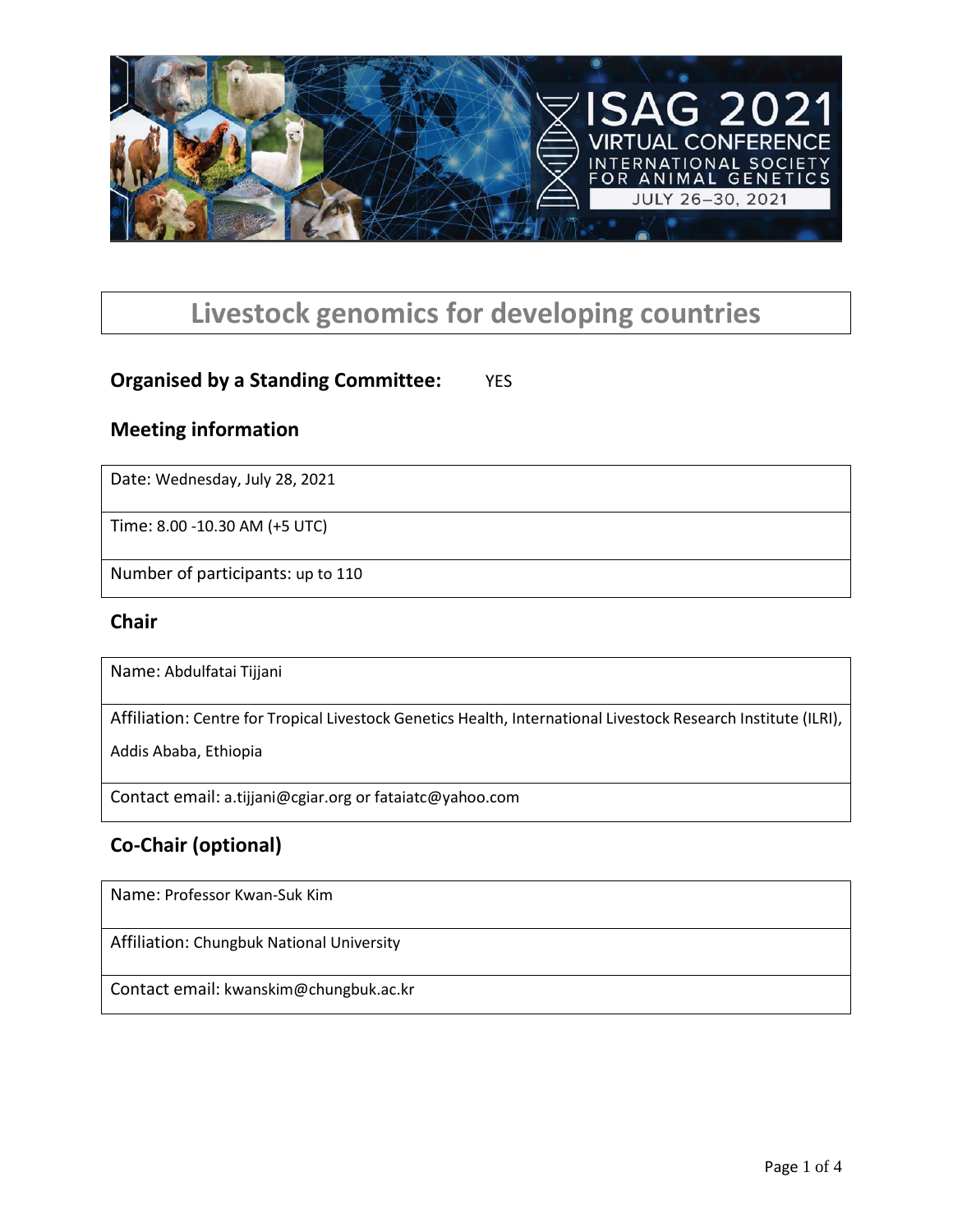

#### **Agenda**

- 1. Introduction
- 2. Oral presentations
- 3. Business meeting and election of the committee.

#### **Summary of the meeting**

Introduction and Oral presentations

1) The virtual workshop started at about 8.05 AM (+5 UTC) with 56 participants. The number of participants increased to 110 before the end of the presentations

2) The chair welcomed the participants, introduced the workshop co-chair and acknowledged the other committee members.

3) The participants listened to the pre-recorded presentations in the following order;

- **Almas Gheyas** – "Genetic basis of thermo-tolerance in African indigenous chickens."

- **KS Nxumalo** - "Whole-genome sequence analysis to detect potential candidate genes for reproduction in South African beef cattle."

- **Thobile Fortunate Mtshali** - "Population structure, inbreeding and admixture for indigenous goats within a pilot community-based breeding program in Pella, North West, South Africa."

**- Farai Muchadeyi** – "Genetics of base coat colour variations and coat colour-patterns of the South African Nguni cattle investigated using high-density SNP genotypes."

**- Cherlynn Arce** – "Correlation between resilience and tolerance in Angus females exposed to Rhipicephalus B. microplus."

**- Seok-Won Lim** – "Signature of stress-related characteristics according to changes in pig breeding condition through transcriptome analysis."

4) Most of the presenting authors responded to questions from the audience, we had interesting discussions about the presented science, and the presentations section ended without any problems.

5) The workshop chair thanked the participants leaving the workshop after the presentations and welcomed others to join the business meeting

#### Business meeting and election of committee

1) The business meeting proceeded immediately with about 37 participants

2) The workshop chair gave a brief remark about the standing committee's role and plans and introduced the current committee members

3) The primary committee role is to organise a workshop during ISAG conferences, select the abstracts that align with the conference theme, select abstracts for oral presentations, and decide on invited speakers as deemed necessary.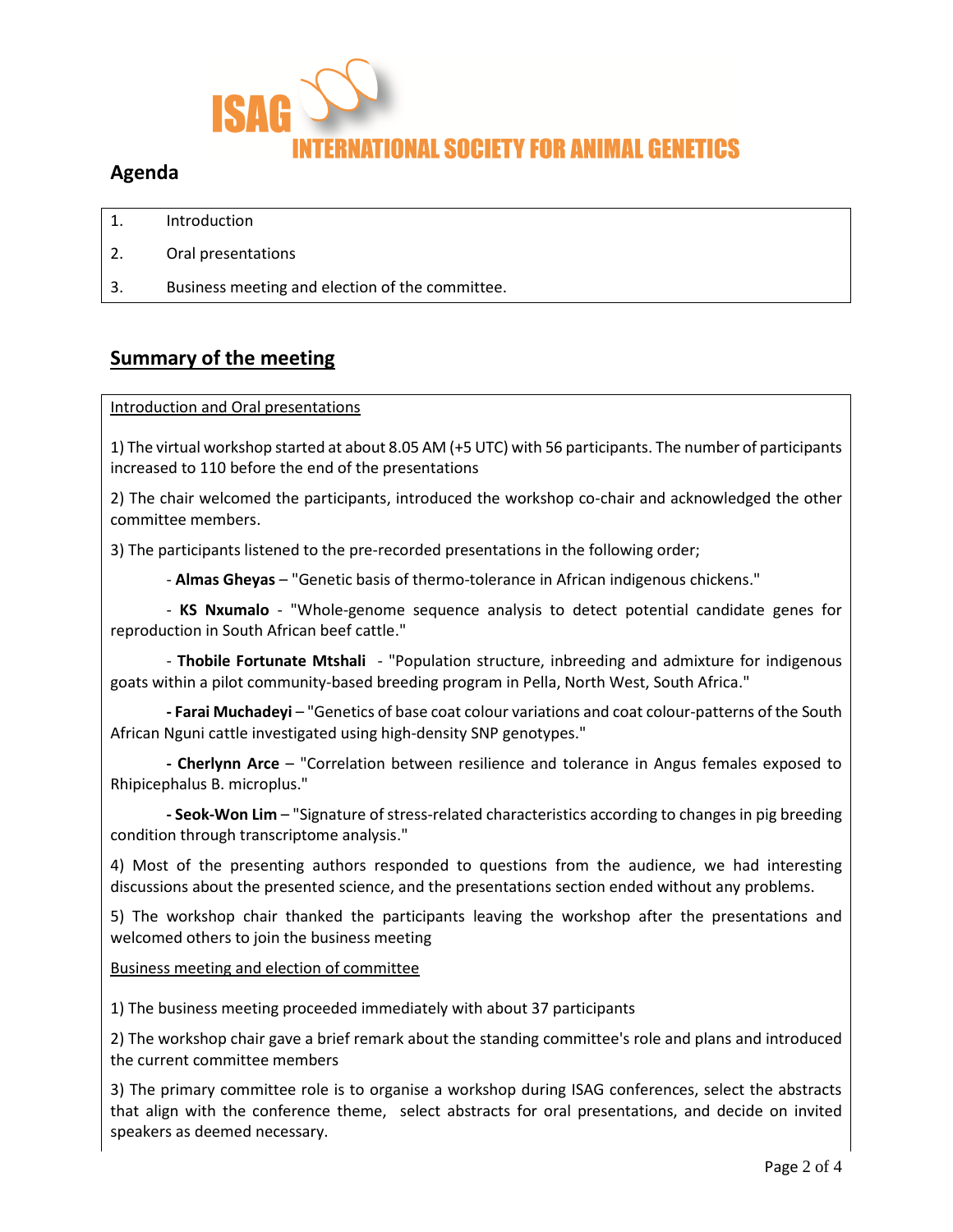

## RNATIONAL SOCIETY FOR ANIMAL GENETICS

4) Among the committee's plans is to improve the participation of young scientists, especially those from developing countries, in ISAG conferences and serve as a vehicle to foster further research collaborations within developing countries and between developing and developed countries.

5) The committee members as at the ISAG2021 workshop are;

- Abdulfatai Tijjani Chair first term (2019 2023)
- Kwan-Suk Kim first term (2019 2023)
- Marina Fortes first term (2019 2023)
- Mostafa Nassar completed the first term (2017 2021), up for re-election
- Olivia Mapholi former chair completed two or more terms
- Farai Muchadeyi completed two or more terms
- Olivier Hanotte completed two or more terms

6) Voting was conducted to replace the three committee members who have served two or more terms. One other member who has just completed the first term was up for re-election.

7) Eight attendees were nominated to join the committee and thus participated in the election. They received the following votes;

- Dr Arth B. Chaudhari India (12 votes)
- Mostafa Nassar Egypt (11 votes)
- Catarina Ginja Portugal (10 votes)
- Khanyisile Hadebe South Africa (7 votes)
- Este van Marle Koster South Africa (4 votes)
- Micah Wells USA (7 votes)
- M. Worku USA (7 votes)
- Olumide Onabanjo Nigeria (4 votes)

8) Based on the election results, the three members with the highest votes were duly elected, and one of the two participants from South Africa with the higher votes stand elected to the committee. Therefore, we welcome Catarina, Khanyisile and Chaudhari to the committee.

9) The workshop chair acknowledged the contributions of the outgoing committee members and thanked everyone for their participation in the ISAG2021 livestock genomics for Developing Countries workshop